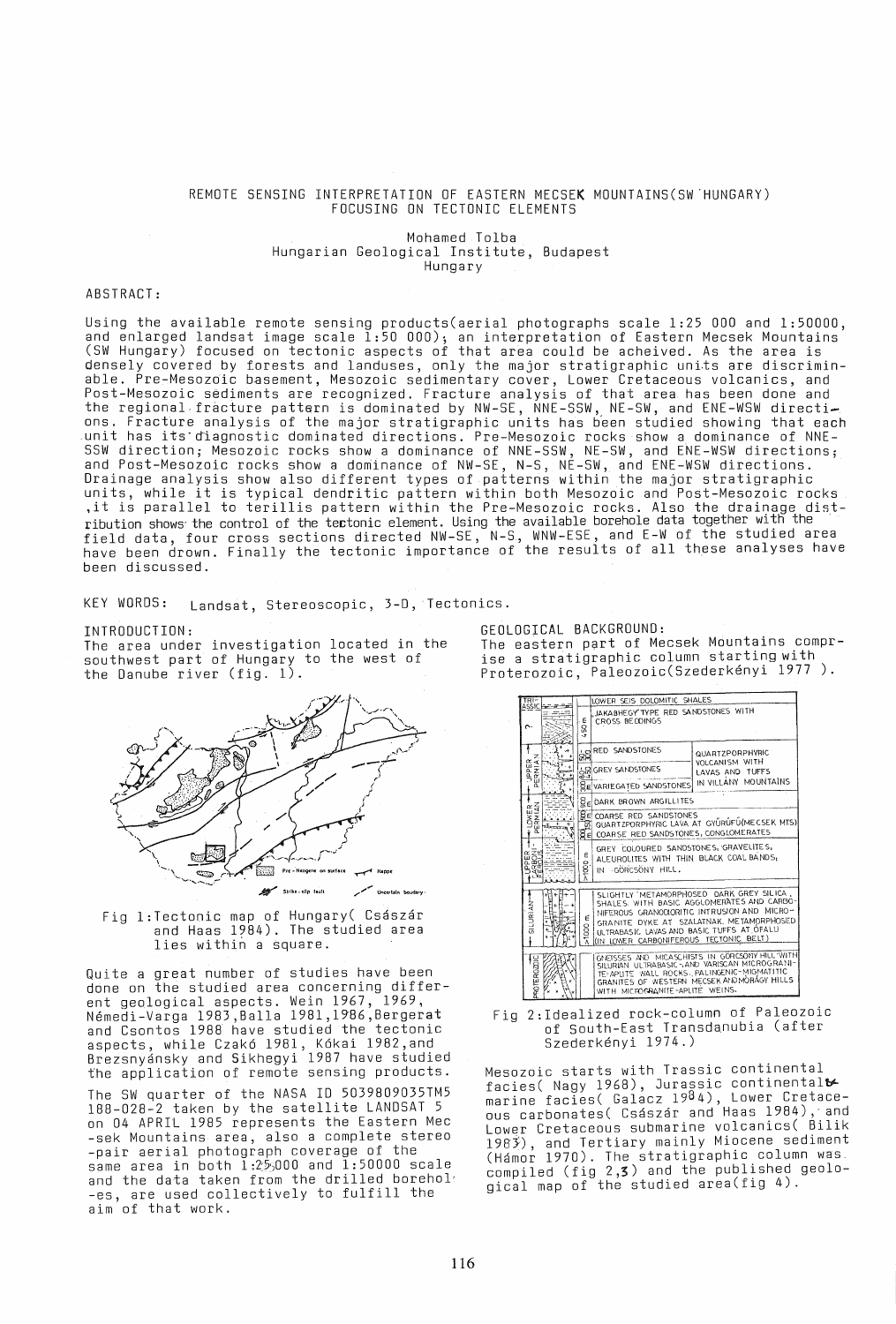

*IGCP Project 198* 

Fig 3:Compiled stratigraphic column after IGCP Project 198."Evolution of the Northern Margin of Tethys"



Fig 4:Geological map of Eastern Mecsek Mountains (after the geological map of Hungary 1:500 000,1984:Hungarian<br>Geological Institute ed.). 1. Crystalline basement, 2.Triassic 3. Jurassic, 4.Cretaceous, 5.Miocene 6. Pliocene-Quaternary, 7.fault, 8. thrust, 9.syncline, 10.anticline

Paleogeographically the Mecsek area is con- sidered as a part of the European craton in Mesozoic which occupy a horst position in the Pannonian Basin, being elevated betw- een Zala Basin and Drava Basin. The tectonic events affected that area can be summer- ized as follows:

In Cretaceous,two main episodes, the first was post Berriasian resulting in folds of E-W axis; the second worked during the Austrian phase, creating AE-SW strike. This later phase was accompnied by inverse fault  $\texttt{mainly}$  of north-western vergency( Wein $1967$ ) An extension-episode gave place to the intrusion of large masses of phonolites,which is related to large normal faults, orthogoal to the main strike of the chain( Nemedi-Varga 1983). In Neogene, sedimentary basins<br>are formed to the North and the south of are formed to the North and the south of<br>the mountains, controlled by NE-SW and NW-SE trending faults creating successive horsts and grabens pattern( Nemedi-Varga 1983) NE-SW trending folds accompanied by an imb-<br>ricate structure formed in the north area in the Sarmatian age. In the Pliocene, the generation of new south vergent thrusts re- sulting in the bringing of Mesozoic on the top of the Lower, and then on the Upper Pannonian sediments along South Mecsek line and at the front of the Northern scale zone (Wein 1967, Nemedi-Varga 1983). The south-Mecsek line is meanwhile considered as big sinistral strike-slip fault, with an approximately 10 Km. offset( Nemedi-Varga 1983). In Pliocene E-W striking folds accompanied by NW-SE and N-S striking dextral wrench faults.

Microtectonically the Mecsek and Villány mountains has been studied by Bergerat and Csontos 1988. They could separate five different stress fields: ESE-WNW compression associated with E-W striking dextral and NW-SE to N-S striking sinistral strike-slip faults; N-S compression associated with NW-SE to NNW-SSE striking right lateral faults and NE-SW to ENE-WSW striking left lateral fault-sets; NE-SW compression creat mainly inverse faults of roughly E-W direction, also dextral strike-slip faults directed N-S to NNE-SSW; N-S extension associated with a great number of ENE-WSW to ESE-WNW directed normal faults very frequently dipslip type; and E-W extension corresponds to normal faults of NNE-SSW strike.

## FRACTURE ANALYSIS:

The airphoto fractures has been identified and annotated as developed by El Etr(1967) after Blanchet(1957) and Marchosini(1961) then Yehia(1973). The identified airphoto fractures are showanin figure5. Using the<br>stereo-pairs under stereoscope the fractures of the studied area has been marked on<br>overlays and the length and azimoth of each fracture have been detected. The total num- ber of fractures(T.N) and their corresponding total length(T.L) in each azimoth class (10· of arc) are recorded for the total area and then the same has been done for area and then the same has been done for<br>each of the major stratigraphic units i.e. Pre-Mesozoic, Mesozoic, and Post-Mesozoic. The number of fractures in percentage(N%), and the length of fractures in percentage (L%) for each azimoth class have been cou- nted(table 1). Then these data have been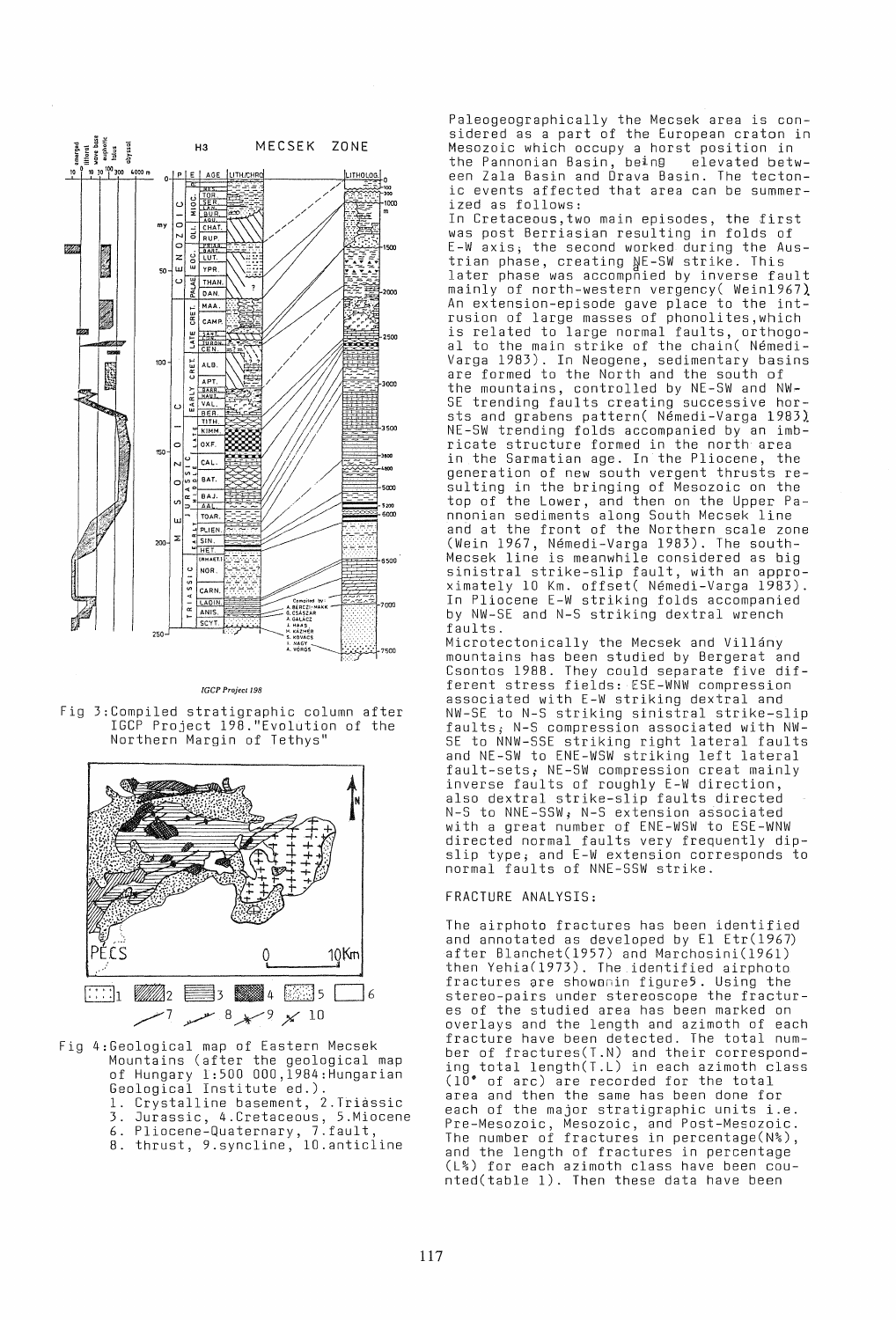Table 1: Airphoto fractures measurements. N:number, N%:number percentage, **L:** length, and L%: length percentage.

|     |               |                |                          |                |                                           |                |            |                          |      |              |                     |                   |                               |            |      |               |                        | W 00-10 10-20 20-30 30-40 40-50 50-60 60-70 70-80 80-90 N 00-10 10-20 20-30 30-40 40-50 50-60 60-70 70-80 80-90 E | Total     |
|-----|---------------|----------------|--------------------------|----------------|-------------------------------------------|----------------|------------|--------------------------|------|--------------|---------------------|-------------------|-------------------------------|------------|------|---------------|------------------------|-------------------------------------------------------------------------------------------------------------------|-----------|
|     | Total area    |                |                          |                |                                           |                |            |                          |      |              |                     |                   |                               |            |      |               |                        |                                                                                                                   |           |
| N   | 17            | 10             | 6                        | 3.             | 13                                        | 10             | 14         | 11                       | 3    | 5.           | 13                  | 16                | 22                            | 12         |      |               | $\overline{2}$         |                                                                                                                   | 523       |
| N%  | 10.4          | 6.1            | 3.7                      | 1.8            | 7.9                                       | 6.1            | 8.5        | 6.7                      | 1.8  | 3.0          | 7.9                 | 9.8               | 13.4                          | 7.3        | 1.2  | 2.4           | 1.7                    | 0.6                                                                                                               | All Corp. |
|     | 17.05         | 8.90           | 6.60                     |                | 2.65 13.55 11.95 12.90 12.65              |                |            |                          | 2.85 |              |                     |                   | 10.75 18.45 21.70 25.10 15.00 |            | 4.10 | 4.95          | 2.85                   | 1.05                                                                                                              | 528.25    |
| 1.3 | <b>B.A</b>    | 4.6            | 3.4                      | 1.4            | 7.0                                       | 6.2            | 6.7        | 6.6                      | 1.5  | 5.6          |                     | $9.6$ 11.2 13.0   |                               | 7.8        | 2.1  | 2.6           | 1.5                    | 0.5                                                                                                               |           |
|     | Post-Mesozoic |                |                          |                |                                           |                |            |                          |      |              |                     |                   |                               |            |      |               |                        |                                                                                                                   |           |
|     | 29            | 20             | $_{11}$                  | 22             | 22                                        | 19             | 25         | 6                        | 6    | 18           | 20                  | 17                | 9                             | 10         | 4    | 9             | 15                     | 17                                                                                                                | 164       |
| N%  | 10.4          | 7.2            | 3.9                      | 7.9            | 7.9                                       | 6.8            | 9.0        | 2.2                      | 2.2  | 6.5          | 7.2                 | 6.1               | 3.2                           | 3.6        | 1.4  | 3.4           | 5.4                    | 6.1                                                                                                               |           |
|     |               |                |                          |                | 24.00 16.85 13.60 19.80 18.70 19.65 22.95 |                |            | 5.80                     | 4.10 |              |                     | 12.75 18.85 19.40 |                               | 9.05 10.90 |      |               | 3.10 10.10 13.10 13.80 |                                                                                                                   | 193.05    |
| L‰  | 9.7           | 6.6            | 5.3                      | 7.7            | 7.3                                       | 7.7            | <b>B.9</b> | 2.3                      | 1.6  | 5.0          | 7.3                 | 7.6               | 3.5                           | 4.2        | 1.2  | 3.9           | 5.1                    | 5.4                                                                                                               |           |
|     | Mesozoic      |                |                          |                |                                           |                |            |                          |      |              |                     |                   |                               |            |      |               |                        |                                                                                                                   |           |
| N   | 2             | $\overline{2}$ |                          | $\overline{2}$ | 8                                         | $\overline{2}$ | 8          | $\bullet$                |      | $\mathbf{1}$ | 21                  | 17                | 4                             | 5.         | 2    | $\mathcal{P}$ | $\mathcal{P}$          |                                                                                                                   | 279       |
| N%  | 2.5           | 2.5            |                          | 2.5            | 10.0                                      | 2.5            | 10.0       | $\overline{\phantom{a}}$ | 1.3  |              | $1.3 \quad 26.3$    | 21.3              | 5.0                           | 6.3        | 7.5  | 2.5           | 2.5                    | 1.3                                                                                                               |           |
|     | 2.70          | 5.50           | $\overline{\phantom{a}}$ | 2.35           | 7.05                                      | 1.20           | 4.85       | ۰                        | 0.60 |              | 0.85 16.95 20.85    |                   | 3.70                          | 5.80       | 1.60 | 1.90          | 1.75                   | 1.05                                                                                                              | 256.50    |
| L%։ | 3.4           | 7.0            | $\sim$                   | 3.0            | 9.0                                       | 1.5            | 6:2        | $\blacksquare$           | 0.8  |              | $1.1$ $21.5$ $26.5$ |                   | 4.7                           | 7.4        | 2.0  | 2.4           | 2.2                    | 1.3                                                                                                               |           |
|     | Pre-Mesozoic  |                |                          |                |                                           |                |            |                          |      |              |                     |                   |                               |            |      |               |                        |                                                                                                                   |           |
| N.  | 48            | 34             | 17                       | 27             | 43                                        | 31             | 47         | 15                       | 10   | 24           | 54                  | 50                | 35                            | 27         | 8    | $-15$         | 19                     | 19                                                                                                                | 80        |
| N%. | 9.2           | 6.5            | 3.3                      | 5.2            | B.2                                       | 5.9            | 9.0        | 2.9                      | 1.9  | 4.6          | 10.3                | 9.6               | 6.7                           | 5.2        | 1.5  | 2.9           | 3.6                    | 3.6                                                                                                               |           |
|     | 17.05         | 8.90           | 6.60                     |                | 2.65 13.55 11.95 12.90                    |                |            | 12.65                    | 2.85 | 10.75        |                     |                   | 18.45 21.70 25.10 15.00       |            | 4.10 | 4.95          | 2.85                   | 1.05                                                                                                              | 78.70     |
| ⊥°∗ | 8.8           | 4.6            | 3.4                      | 1.4            | 7.0                                       | 6.2            | 6.7        | 66                       | 1.5  | 5.6          | 9.6                 | $11.2$ 13.0       |                               | 7.8        | 2.1  | 2.6           | 1.5                    | 0.5                                                                                                               |           |
|     |               |                |                          |                |                                           |                |            |                          |      |              |                     |                   |                               |            |      |               |                        |                                                                                                                   |           |

plotted on an azimoth-frequency(rose) diag- ram in which the N% are plotted on the upper half while the L% are plotted on the lower half (fig 6). The general characteristic of the fractures are summerized in table 1.

The azimoth-frequency(rose) diagrams shows the dominance of different units, i.e. for the total area the dominant directions are NNW-SSE, NNE-SSW, ENE-WSW,and NE-SW respectively. For the area covered by Pre-Mesozoic rocks the dominant direction is NNW-SSE, for the area covered by Mesozoic rocks the dominant directions are NNE-SSW, ENE-WSW,<br>NE-SW, and NNW-SSE respectively, for the usmind...<br>NE-SW, and NNW-SSE respectively, for the<br>area covered by Post-Mesozoic rocks the dominant directions are NW-SE, NNE-SSW,NE-SW, minums affections are who is not ratio can<br>and ENE-WSW respectively.The N/L ratio can<br>show an average of 1 Km legth of each fracshow an a<br>ture with the major trends of gure 7. in figure



| .rections are NW-5E, NNE-55W,NE-5W,<br>ISW respectively.The N/L ratio can<br>verage of 1 Km legth of each frac-<br>some differences within each of<br>stratigraphic units. The major : | Fig 5: Fracture map of the studied area.<br>Table 2: Summery of the general characteristics of fractures<br>N/L<br>Dominant directions<br>N                                                                                                                       |
|----------------------------------------------------------------------------------------------------------------------------------------------------------------------------------------|-------------------------------------------------------------------------------------------------------------------------------------------------------------------------------------------------------------------------------------------------------------------|
| f fractures have been plotted in fi<br>The annotated fractures have been<br>, 5.                                                                                                       | NW<br>NE<br>Total area<br>N 05,15W<br>N15, 25, 55, 75E<br>523<br>528.25 0.99<br>N 15, 55-85 E<br>N 05-35W<br>164<br>193.05 0.85<br>Post-Mesozoic<br>N05-25.75W<br>N05-25,45,75E<br>279<br>256.50 1.09<br>Mesozoic<br>N 05-15W<br>78.70 1.02<br>50<br>Pre-Mesozoic |
| 20<br>16<br>12<br>8<br>4<br>Total area<br>Pre-Mesozoic                                                                                                                                 | Mesozoic<br>Post-Mesozoic                                                                                                                                                                                                                                         |
| Post-<br>Mesozo<br>Mesozd<br>$-ic$<br>Pre-<br>Mesoz.<br>W 90<br>90 E<br>N<br>Fig $\eta$ : Major trends of fractures in different units.                                                | Fig 6:Azimoth-Frequency(Rose) diagram<br>of fractures in different units.                                                                                                                                                                                         |
|                                                                                                                                                                                        |                                                                                                                                                                                                                                                                   |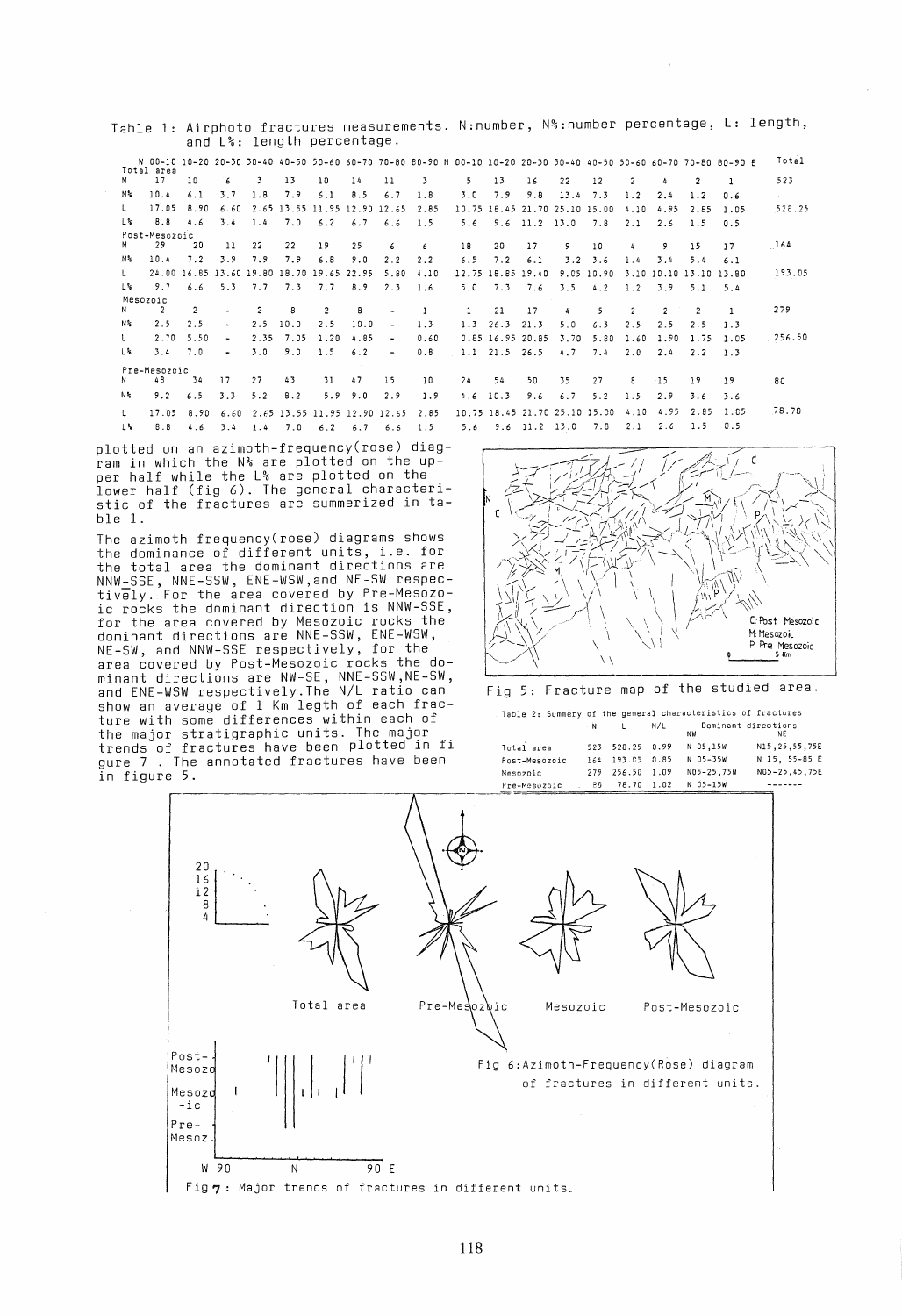DRAINAGE PATTERN:<br>Studying of the drainage system of the area under consideration, it it easy to see different drainage patterns and drainage densities for different stratigraphic units. vered by Mesozoic rocks with typical dendritic drainage pattern, also the linearity and preferably oriented according to their tectonically affect. Concerning the area covered by Pre-Mesozoic rocks the notable remarks·are the lower drainage density and the parralell to terillis pattern reflecting a different tectonic episode. The area covered by Post-Mesozoic rocks show highly covered by Post-Mesozoic rocks show highly<br>dense dendritic drainage pattern but not very often affected by tectonic. The drainage traces is shown in figure 8.



Fig 8: Drainage map of the studied area.

## CROSS SECTIONS:

Using the available drilled borehole data and the data collected from the published maps, four cross sections have been constructed (fig 9). These cross sections have been chosen in such a way that cover all structural elements of the area. The first (A-AI) directed NNW-SSE cutting across com- pressive tectonic element resulting in folding and thrusting specially the southern Mecsek tectonic zone which is characterized by both thrusting and strike slip componen-<br>ts. The second (B-B') directed N-s cutting to. The second of a synclinal structure of the<br>area accompanied by faulting and thrusting, it passes also through the northern Mecsek tectonic zone which is characterized by thrusting and strike-slip components. The third  $(C-C')$  directed W-E cutting through Jurassic rocks showing the tensional component reflected in normal faulting. And finally the fourth (D-D') directed NW-SE in the eastern part of the studied area cutting<br>through the northern Mecsek tectonic zone and reach the basement on the other side of the section and reflecting the effect of the compression forces and have some thrusting which affect the Pannonian sediments which is very young (uppermost Miocene-lowermost Pliocene) relative to the supposed time of the movements. Comulatively these four cross sections can show to a certain extent the overall reflection of the different tectonic episodes which supposed to have more or less quite effect in the forming of the history of the studied area.

DISCUSSION:

In spite of the great coverage of the East- ern part of Mecsek Mountains by both forest ration and landuses, as well as the lack of good exposures; the general prints of the tectonic framework can be drown using the remote sensing products. The dominance of certain directions concerning the airphoto fractures which more or less coinside with supposed trends of the tectonic elements. That coinsidence is well recognized in the Mesozoic covered areas while it is confused by some deviations in the Post-Mesozoic co- vered areas reflecting some newtectonic elvered areas reflecting some newtectonic el-<br>ments. In case of Pre-Mesozoic covered are-<br>as it is clear that these rocks have been affected by different tectonic episode.

The drainage system of the studied area is clearly affected by tectonics or it is tectonically controlled. Some quite long drainage linear features can be considered as faults proposed to be added to the published maps specially that long striaght valley connecting between Magyaregrag village and Komló city in the western part of the study<br>area. The cross sections construction helps in building of a three dimensional image of that area and show the prints of forces affected the area in the form of folding, faulting, and thrusting in different directions, also the unstability of the thickness of the studied rock formations give some ideas about the nature of basins in which these rocks have been deposited and hence the paleogeography of the studied area.

### ACKNOLEDGEMENTS:

I am very gratefull to Dr Császár Géza, the director of the Hungarian Central Range Department in the Hungarian Geological Institute, for his kind suggestions, guidence, advices, and following up this work.

### REFERENCES:

- +Balla. Z. 1981. Geodynamic analysis of Cretaceous-Paleogene formations of Hungary. Alt.Foldt.Szle. ,16: 89-190.
- +Balla, Z. 1986.Analysis of the anti-clockwise rotation of the Mecsek Mts.(Southwest Hungary) in the Cretaceous: interpretation of paleomagnetic data in the light of the geology. Geophys. Trans. ,32(2):147-181.
- +Bergerat,F.& Csontos,L. 1988." Brittle tectonics and paleo-stess fields in Mecsek and Villany Mts.(Hungary):Correlation with the opening mechanism of the Pannonian basin. Acta Geologica Hungarica 31(1-2):81- 100.
- +Bilik, I. 1983. Lower Cretaceous submarine (rift) volcanism in south Transdanubia(South Hungary) In: Bisztricsanyi E. ,Szeidovtz Gy.(eds.), Proceedings of the Seventeenth Assembly of the Eouropean Seismological Commission. Akadimiai kiado,Budapest ,pp 569-576.
- +Blanchet,P.H. 1957. Development of the fracture analysis as exploration method. Amer.Assoc.Petroleum Geologists,41:1748-1759
- +Brezsnyanszky, K. and Sikhegyi, F. 1987. Newtectonic interpretation of Hungarian nterior interpretation of nangarian<br>lineaments in the light of satellite imagary. In I. Joo (Editor), Recent Crustal